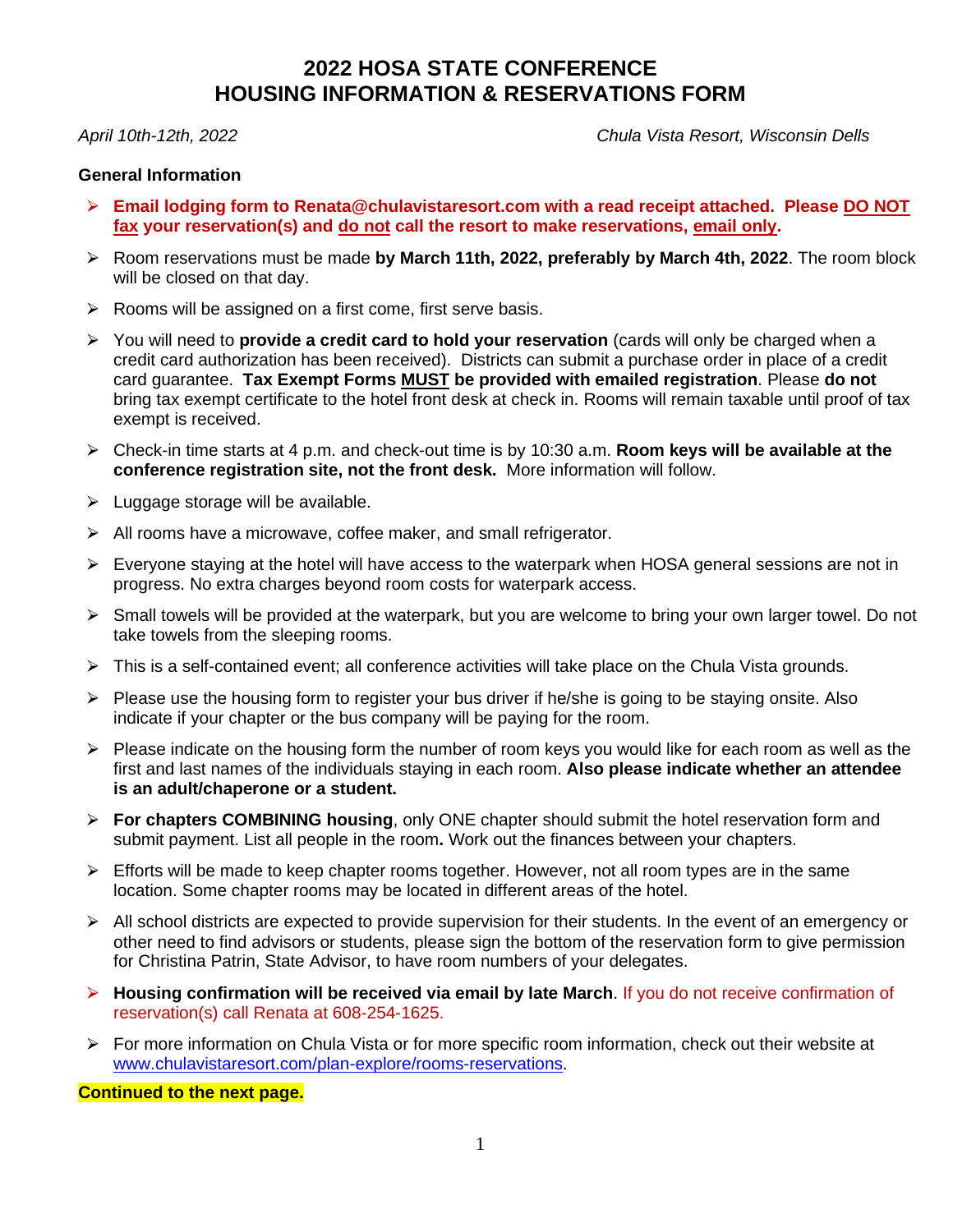| <b>Room Type</b>                 | <b>Description</b>                                                                                                                                                                                                                                                                      | <b>Price/night</b>               |
|----------------------------------|-----------------------------------------------------------------------------------------------------------------------------------------------------------------------------------------------------------------------------------------------------------------------------------------|----------------------------------|
| Double Queen                     | Up to 4 people; room has 2 queen beds                                                                                                                                                                                                                                                   | $$90 - Single$<br>$$97 - Double$ |
|                                  |                                                                                                                                                                                                                                                                                         | $$129 - 3-4$ People              |
| <b>King Tower</b>                | Up to 2 people; room has 1 king bed with<br>1 sofa sleeper                                                                                                                                                                                                                              | $$90 - Single$                   |
|                                  |                                                                                                                                                                                                                                                                                         | $$97 - Double$                   |
|                                  |                                                                                                                                                                                                                                                                                         | $$129 - 3.6$ People              |
| <b>Queen Junior Suite</b>        | Up to 6 people; only 1 bathroom, and 1 bedroom                                                                                                                                                                                                                                          | $$90 - Single$                   |
| (1 bedroom)                      | room has 2 queen beds and 1 sofa sleeper                                                                                                                                                                                                                                                | $$97 - Double$                   |
|                                  |                                                                                                                                                                                                                                                                                         | $$129 - 3.6$ People              |
| King Junior Suite<br>(1 bedroom) | Up to 4 people; only 1 bathroom, and 1 bedroom                                                                                                                                                                                                                                          | $$90 - Single$                   |
|                                  | with 1 king bed and 1 sofa sleeper                                                                                                                                                                                                                                                      | $$97 - Double$                   |
|                                  |                                                                                                                                                                                                                                                                                         | $$129 - 3.6$ People              |
| 2 Bedroom Condo                  | Up to 8 people; room has 1 king bedroom with<br>private bath, 1 bedroom with 2 queen beds and                                                                                                                                                                                           | $$249 - 1$ to 8 people           |
|                                  | a sofa sleeper in the living area. One bathroom<br>off of the living area, a full kitchen & living area as<br>well as a Jacuzzi.                                                                                                                                                        |                                  |
| 3 Bedroom Condo                  | Up to 14 people; room has 1 king bedroom with<br>private bath, 1 bedroom with 2 queen beds and<br>a sofa sleeper in the living area. One bathroom<br>off of the living area, a full kitchen & living area as<br>well as a Jacuzzi.<br>A junior suite is added to the 2-bedroom condo to | $$379 - 1$ to 14 people          |
|                                  | make the third bedroom on this room. There are<br>2 queen beds and one queen sleeper as well as a<br>third bathroom in this unit.                                                                                                                                                       |                                  |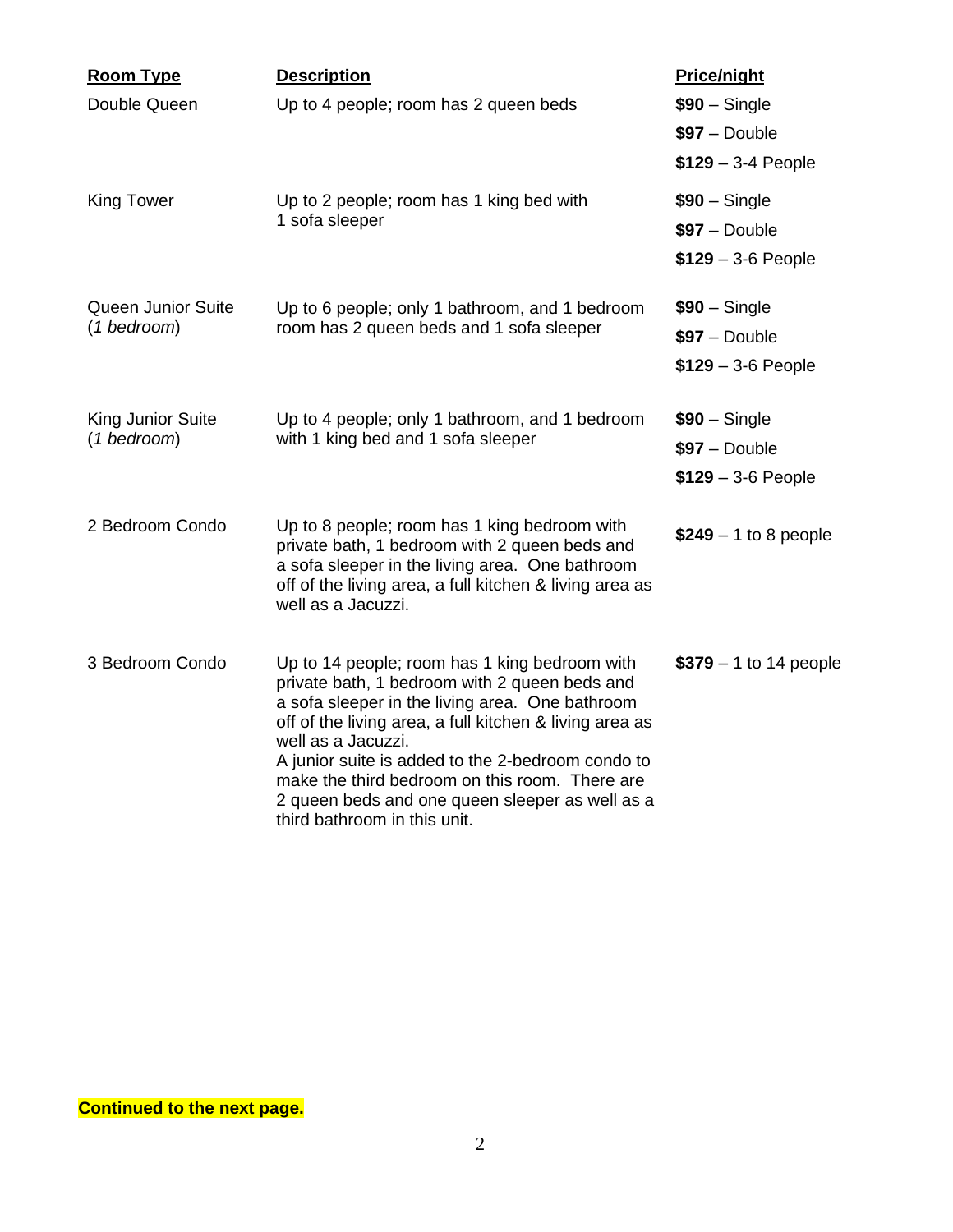

# **OFFICIAL SLC HOTEL RESERVATION FORM**

INSTRUCTIONS:

\_\_\_\_\_\_\_\_\_\_\_\_\_\_\_\_\_\_\_\_\_\_\_\_\_\_\_\_\_\_\_\_\_\_\_\_\_\_\_\_\_\_\_\_\_\_\_\_\_\_\_\_\_\_\_\_\_\_\_\_\_\_\_\_\_\_\_\_\_\_\_\_\_\_\_\_

This form must be completed and emailed to the Chula Vista Resort by **March 11th, 2022**. Please email this form to **Renta Prellwitz** at [Renata@chulavistaresort.com](mailto:Renata@chulavistaresort.com) Email school district **tax exempt**  form *with* reservation form.

|                                                                                                                           |                                                                                                                                                                                                                                                                                                                                                                                                                  |                                                                                                                                                                                                           | Phone (with area code): _____________________City: ____________Zip Code: ______________                        |  |
|---------------------------------------------------------------------------------------------------------------------------|------------------------------------------------------------------------------------------------------------------------------------------------------------------------------------------------------------------------------------------------------------------------------------------------------------------------------------------------------------------------------------------------------------------|-----------------------------------------------------------------------------------------------------------------------------------------------------------------------------------------------------------|----------------------------------------------------------------------------------------------------------------|--|
|                                                                                                                           |                                                                                                                                                                                                                                                                                                                                                                                                                  |                                                                                                                                                                                                           |                                                                                                                |  |
|                                                                                                                           | Tax Exempt Number: _______________________________***must also provide tax exempt form***                                                                                                                                                                                                                                                                                                                        |                                                                                                                                                                                                           |                                                                                                                |  |
|                                                                                                                           | Paying with (check one): ______ Credit Card (complete credit card authorization form sent with<br>confirmation email)<br><b>Purchase Order</b> (send a copy of the purchase order after<br>receipt of confirmation email)<br><b>Check</b> (send a check after you receive confirmation email for<br>total due). Do <b>NOT</b> send a check until you have confirmation<br>and know the total amount of the bill. |                                                                                                                                                                                                           |                                                                                                                |  |
|                                                                                                                           |                                                                                                                                                                                                                                                                                                                                                                                                                  |                                                                                                                                                                                                           | Arrival Date: ___________________Departure Date: ___________________________Estimated Arrival Time: __________ |  |
| <b>Room Types:</b><br>Double Queen or King Tower<br>Queen Jr Suite or King Jr Suite<br>2 Bedroom Condo<br>3 Bedroom Condo |                                                                                                                                                                                                                                                                                                                                                                                                                  | <b>Price per Night</b><br>\$90 for 1 person; \$97 for 2 people; \$129 for 3-4 people<br>\$90 for 1 person; \$97 for 2 people; \$129 for 3-6 people<br>\$249 for 1 to 8 people<br>\$379 for 1 to 14 people |                                                                                                                |  |

*Please provide first and last names of students & advisors/chaperones. Be sure to mark whether the room has students or adults staying in it.*

| Room 1 Student Adult         | Room 2 Student Adult          | Room 3 Student Adult        |
|------------------------------|-------------------------------|-----------------------------|
| Type of Room: ______________ | Type of Room: _______________ | Type of Room: Type of Room: |
| Number of Keys: ____         | Number of Keys: ___           | Number of Keys: ____        |
|                              |                               |                             |
|                              |                               |                             |
| 3                            |                               |                             |
| 4                            |                               |                             |
| 5                            |                               |                             |
| 6                            |                               |                             |

**Continued on next page. Submit both pages to Chula Vista Resort.**